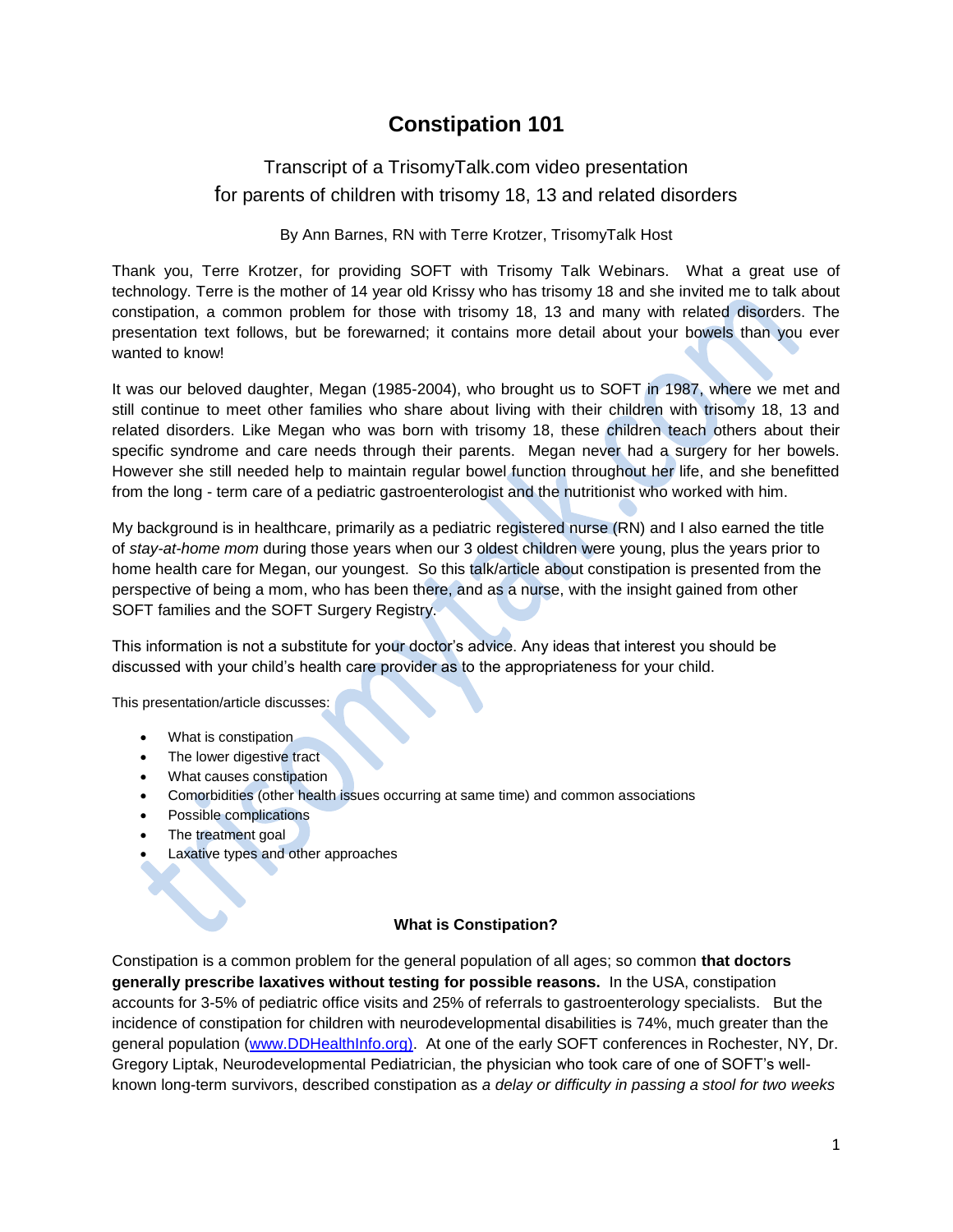*or more* which is a description that likely encompasses all SOFT children (and quite possibly many listeners/readers of this presentation).

Be aware that chronic constipation is a symptom of an underlying problem. Understanding the challenges and causes could help find relief for your child. Children with trisomy 18, 13 and some with related disorders have problems **related to intake of nourishment and output of stool**. Coordination of muscles used to suck (or chew), swallow and breathe affects intake. Feeling the urge to go, bearing down with abdominal muscles to push, and relaxation of the pelvic floor muscles to let stool out, affects output.

Constipation occurs when stool accumulates in the rectum and becomes dry, impacted and/or difficult to expel which may lead to 3 or more days between bowel movements. Normal frequency of bowel movements in a healthy newborn is 2-3 times per day, decreasing with age to once daily for those greater than 3 years old. Small firm stools, appetite decrease, and fretfulness are some of the signs of constipation. Loose stool or diarrhea might be a sign of stool moving around an impaction. In most cases constipation is diagnosed as a **functional constipation** which might be of short duration with treatment and behavior modifications, but can recur or become chronic. A functional disorder refers to an altered way the body functions, not caused by abnormality or illness. Only 5% of constipation cases are due to anatomical or organic causes for the population in general but for those born with multiple anomaly disorders like trisomy, the incidence might be greater. The SOFT Surgery Registry lists numerous kinds of surgeries involving the bowel for those with trisomy 18, 13 and related disorders.

# **Lower Digestive Tract (consists of the small and large intestine and rectum)**

# **Lower Digestive Tract**

https://en.wikipedia.org/wiki/Gastrointestinal tract



**The Small Intestine:** In this slide the faded lines connected to the bottom of the stomach, show the beginning of the small intestine. The small intestine mixes digestive enzymes with food residue and absorbs nutrients. It ends at the cecum which is the beginning of the large intestine. The large intestine is also known as the colon.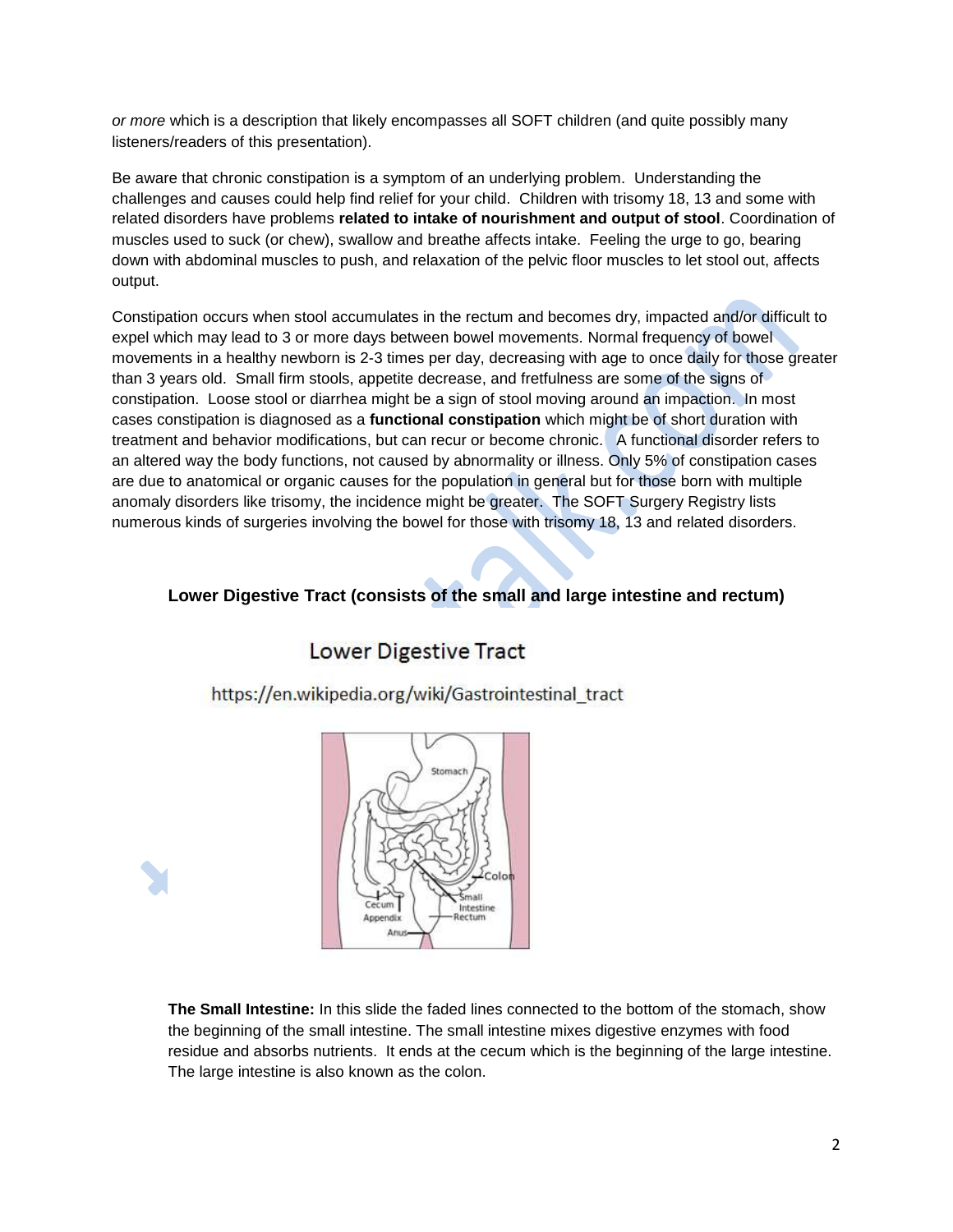\*(*The small intestine is composed of 3 parts (not labeled in the slide), starting with the duodenum where many different enzymes from the stomach, liver, gall bladder and pancreas mix with food consumed to aid digestion. Next in the upper portion of the twisted area, is the jejunum which absorbs nutrients such as proteins, carbohydrates, amino acids and more and last the ileum, (lower portion of the twisted area) which absorbs mainly B12, as well as water soluble vitamins, bile salts and other nutrients not yet absorbed.)*

Nourishment moves from the stomach to and through the small intestine, to the beginning of the large intestine, called the ascending colon. The undigested nourishment residue then moves up the ascending colon, across the transverse colon and down the descending colon to the rectum. The small intestine is called small because the diameter is less than the diameter of the large intestine. However, on average the small intestine measures 3 -1/2 times the length of an adult person's height.

The **large intestine (colon),** about 5 ft long in an average adult, is a tube-shaped muscle. Short segments of this muscle contract to move food residues back and forth for *water extraction*. Periodically **strong** contractions begin in the ascending colon and move progressively, pushing food residue toward the rectum. If these strong contractions fail to occur, it causes *slow transit constipation (STC).* The slower food residue moves, the dryer it becomes. Before moving to the next slide pay attention to the location of the rectum and anus, bottom center of the lower digestive tract.

# *Side* **View of Pelvic Floor Muscles**

The diagram below is a close-up side view of the rectum and anus showing the pelvic floor muscles highlighted in pink. These are the muscles that must relax to allow a bowel movement.



**Side view of muscles that relax (by phasic contractions) to allow a BM**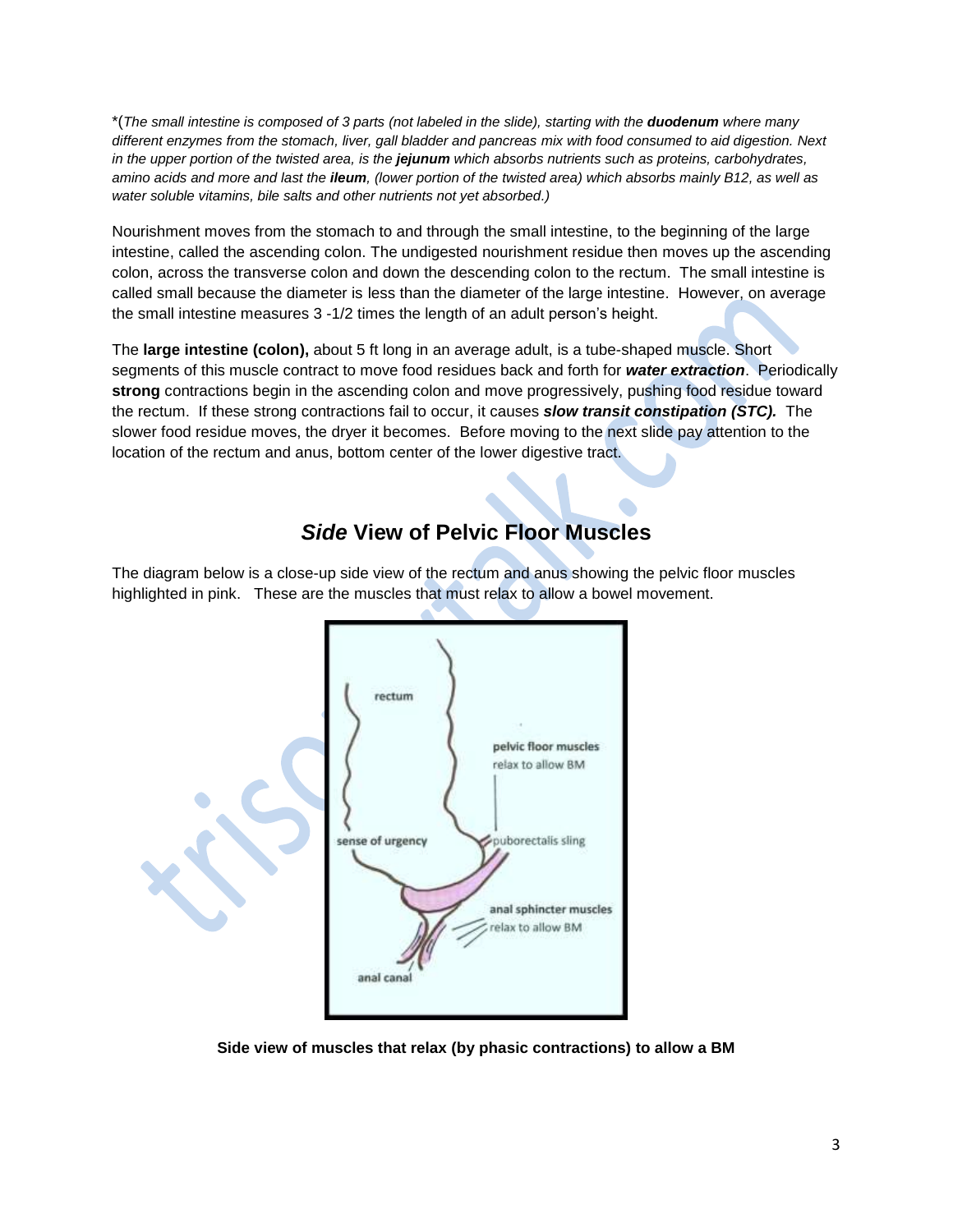*\*(The pubo-rectus sling is a pelvic floor muscle looped around the base of the rectum that relaxes to open so stool can move into the anal canal. The anal canal has 2 sets of muscles; voluntary external sphincter muscles & involuntary internal sphincter muscles that surround the anal canal.)*

If these muscles, pictured in the slide, fail to relax, then *pelvic floor dysfunction, also called outlet dysfunction,* occurs. **Anorectal Manometry** testing can be done to evaluate constipation or fecal incontinence.

### **Causes of constipation:**

There are numerous causes of constipation. Listed are causes that might relate to a child with trisomy 18 or 13.

 **Inadequate fluid intake or dehydration** is likely the most common reason for constipation in all persons. For those with trisomy 18 or 13 feeding and fluid intake problems and tolerance issues with volume make it difficult to be adequately hydrated. But a word of **caution: if there is a possibility your child is in heart failure or being treated for heart failure, check with your doctor before attempting to increasing fluids.** 

*Research results from a survey of nearly 10,000 adults about fiber, exercise, fluids and constipation published in [\(American Journal of Gastroenterology, May, 2013\)](http://www.nature.com/ajg/journal/v108/n5/abs/ajg201373a.html) found that low liquid consumption remained a predictor of constipation.*

- **Lack of exercise-**. The activity level of those with full trisomy 18 or 13 is insufficient to help prevent constipation, and laxatives are needed. Low muscle tone or motor abnormality affects GI motility.
- **Lack of upright positioning** It is hard to push out a stool when lying on your back. **Sitting upright on a potty chair** helps when bearing down for a bowl movement. Those not yet old enough for a potty chair can be aided, while lying on their back, by flexing their knees to the chest and giving a little pressure to the soles of the feet. My daughter, Megan, began using a special needs potty chair when 3.5 years old. Routine timing for sitting on the potty chair after feeds and sleep, along with a lot of praise, resulted in 75% voiding and 80% BM on the potty success.
- **Medications-** Be aware that **medicines might contribute to constipation problems.** Drugs for reflux, seizures, heart failure, pain, supplements of iron or calcium and many anticholinergics which dry secretions and slow digestion, list constipation as a side effect. Ask your doctor about possible side effects and interactions of all the medications your child takes, even those taken by nebulizer. **Do not discontinue or change a medication without talking to your doctor.**
- **Electrolyte abnormalities-** Misuse of laxatives can cause electrolyte abnormalities such as excess calcium or too little potassium which contribute to constipation and possibly other health concerns. Laxatives will be discussed in more detail later in this presentation.
- **Lack of strong colon contractions result in slow colon transit (SCT) -** An early symptom of SCT is delayed passage of meconium (dark sticky stool) beyond 24 hours of age in the newborn. A **nuclear transit study** can help confirm suspected SCT. Care is managed with laxatives and/or enemas and careful diet under the long-term guidance of a pediatric gastroenterologist but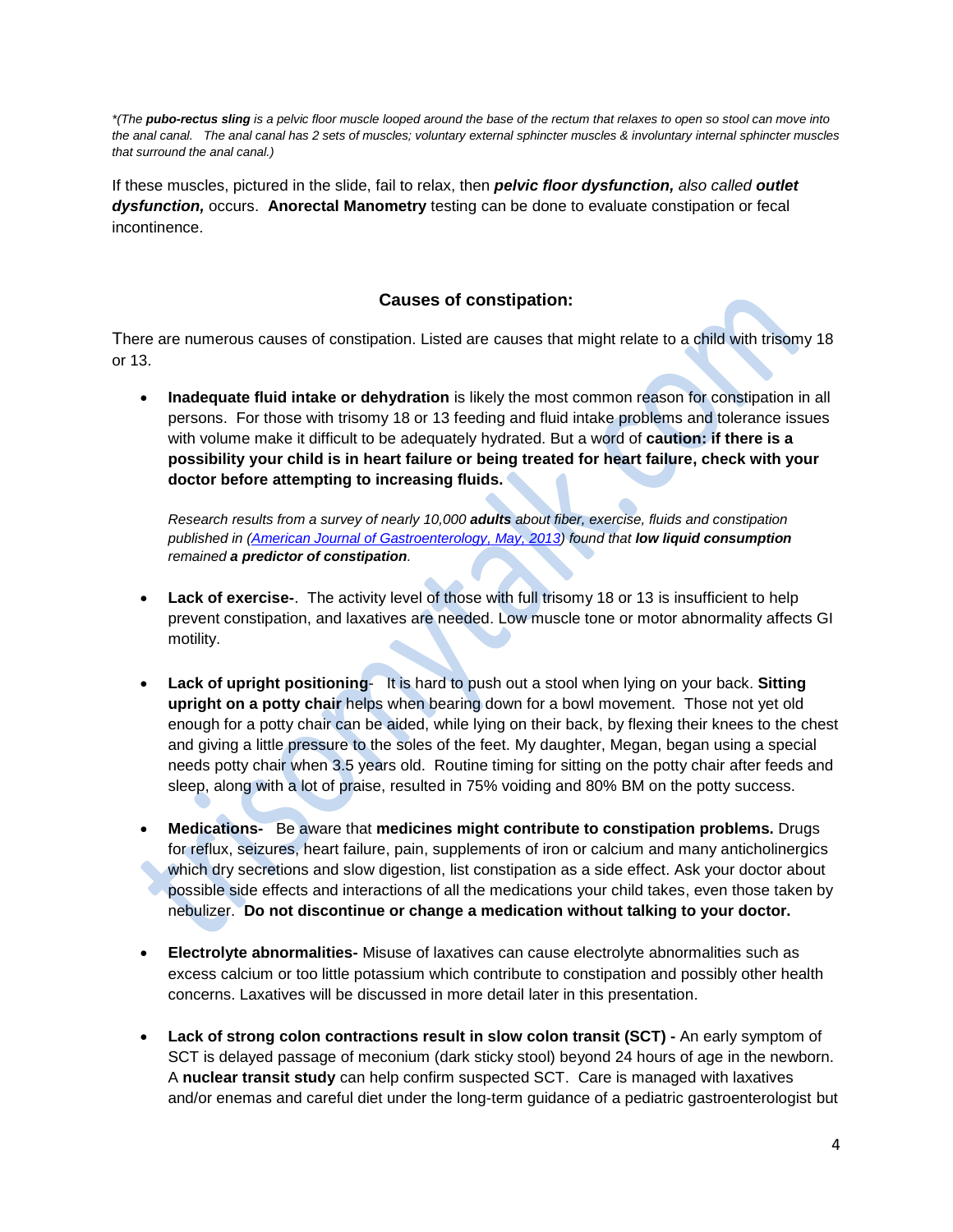if there is no improvement then surgeries such as **colon resection, colostomy or cecosotomy** might be considered. [Pediatric Surgery Update, *Slow Transit Constipation, 2012* Coqui.Net.] These surgeries for children with trisomy 18, 13 and related disorders, and numerous other reported GI surgeries for abnormality or blockage can be seen in the SOFT Surgery Registry at [www.trisomy.org.](http://www.trisomy.org/) For example:

- o **Colostomy** 4 children with trisomy 13, and 3 with related disorders
- o **Cecostomy** 1 child with trisomy 13
- o **Intestinal Resection** 9 with trisomy 13, and 5 with trisomy 18 *(of these,* 3 with trisomy 13 *specified colon resection)*
- **Outlet muscles failing to relax** causes pelvic floor dysfunction, also called outlet dysfunction. Dysfunction occurs when an urge to have a BM is felt, but the pelvic floor muscles fail to relax; or **tighten instead of relaxing**. Supporting your baby in a warm bath might relax the anus and produce a BM... **in the bath!** *Stimulating the anus gently using a lubricated old fashioned rectal thermometer is another suggestion you can ask your doctor about.* Technology provides a number of tests to confirm a dysfunction diagnosis.
- **An anatomical malformation of** *the anus contributes to difficulty in having a bowel movement.* A malpositioned or funnel shaped anus was found in 10-50% of cases of t18 studied by KL Jones in the well-known medical genetics text book *Smiths Recognizable Patterns of Human Malformation*. Multiple anomalies of every organ system have been noted in Jones' studies of children with trisomy 18 and trisomy 13. However an infant may be born with several anomalies, yet another with only a few. The SOFT surgery registry shows:
	- o **Anal plasty** 6 with related disorders, 1 with trisomy 18, and 1 with trisomy 13
	- o **Rectum reconstruction** 1 with mosaic trisomy18
- **Fear of having a BM** happens when a child experiences pain with a BM or anxiety as might occur when potty training. The urge to have a BM happens when nerve endings in the rectum detect fullness. The child who fears a BM can tighten the anal sphincter muscles and withhold the movement. This exacerbates the problem by backing the stool up and stretching the rectum with accumulation and **the urge sensation dulls**. The stool sits longer in the rectum, continues to dry, becoming more difficult to pass. The medical term for this is **Functional Fecal Retention.**
- **Certain foods** such as cheese, bananas, rice, and whole cow's milk can contribute to constipation. For infants, a transition from breast to formula often begins constipation issues. The child's health care provider or nutritionist can provide information about formulas, foods and constipation.

### **Comorbidities: possible coexisting conditions/diseases related to constipation**

 **Hirschsprung's disease** occurs when some of the nerve cells in the intestine are missing or do not form properly during pregnancy. The missing nerve cells interrupt signals from the brain telling the walls of the intestine to move food forward (peristalsis). These babies are unable to have normal BMs, are constipated, and develop partial or complete blockage of the bowel. 25% of intestinal obstruction in all newborns is caused by Hirschsprung's disease. Delayed passing of meconium (dark sticky stool) in the 1<sup>st</sup> 24-48 hours of life is a major symptom. 80% show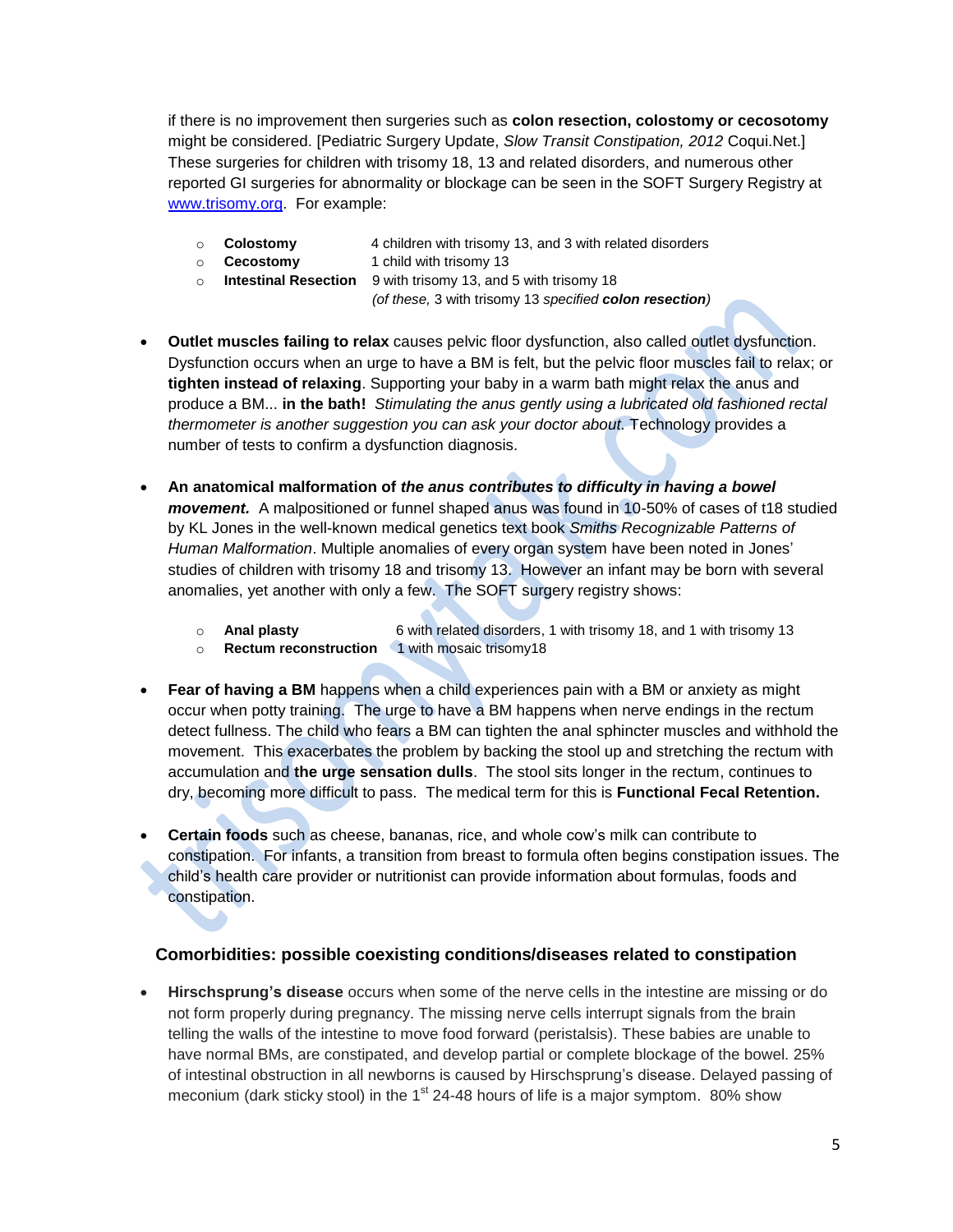symptoms in first 6 weeks of life but if only a short segment of intestine is affected the child might not show symptoms for months or years. Symptoms in the older child mimics other illnesses; constipation gets worse, loss of appetite, delayed growth, and small watery stools. Testing is done by x-ray, barium enema and biopsy. Treatment depends on the extent of the problem but if bowel obstruction happens, a surgical bowel resection (removal of affected intestine) and a colostomy are usually necessary. With a colostomy the end of the remaining healthy intestine is brought through an opening in the abdomen. Stool will pass through the opening into a bag. This might be temporary or permanent. Hirschsprung's disease has been mentioned by a few SOFT parents. Find more information about Hirschsprung's at [www.trisomy.org](http://www.trisomy.org/) > Resources.

- **Meckel's Diverticulum (MD)** is an outpouching or bulge in the lower part of the small intestine. MD is the **most common genetic gastrointestinal GI anomaly** at birth affecting 2-3 % of the population but it is not a problem for most and does NOT necessarily need treatment. Symptoms usually occur in the 1<sup>st</sup> year of life but can happen in children and adults. MD can secrete acid and cause ulcers and bleeding. Bowel obstruction is possible, occurring more often in older children. If bleeding develops abdominal surgery or laparoscopic surgery can remove the diverticulum and the intestinal ends are sewn together. MD has been reported by a few SOFT parents. It is noted in Smith's Recognizable Patterns of Human Malformation as occurring in less than 50% of persons with t13 and 10-50% of those with trisomy 18. Find more information about MD at [www.trisomy.org](http://www.trisomy.org/) > Resources.
- **Neurodevelopment disability or neurological impairment** can affect GI motility and a person's awareness of urgency, as well as their brain and gut response.
- **Spina bifida** occurs in less than **10% of those with trisomy18, and <50% in trisomy 13.** A neurogenic bowel has loss of normal bowel function because of nervous system impairments and cannot tell the brain when it is full resulting in slow peristalsis
- **Hypothyroidism** can be detected by Newborn screening which is mandated in most states or if a child develops symptoms when older, by blood draw. The incident of Hypothyroidism is 1/4000 newborns. Symptoms include bradycardia (slow pulse), excessive sleep, and constipation. Recently two SOFT mothers reported a diagnosis of hypothyroidism in their child; one with trisomy 18 and the other had mosaic trisomy 18. And a few others commented on Facebook that their child was being treated for hypothyroidism.
- **Illness -** ( nausea, vomiting, fever, poor appetite, fatigue) contributes to dehydration

### **Common Associations: other health issues that might be related**

- **Gastroesophageal Reflux (GERD)** due to an increase in abdominal pressure can result in pulmonary aspiration
- **Discomfort** interfering with appetite and sleep results in poor weight gain & irritability.
- **Slow gastric emptying** can be related to laxative abuse
- **Cramping**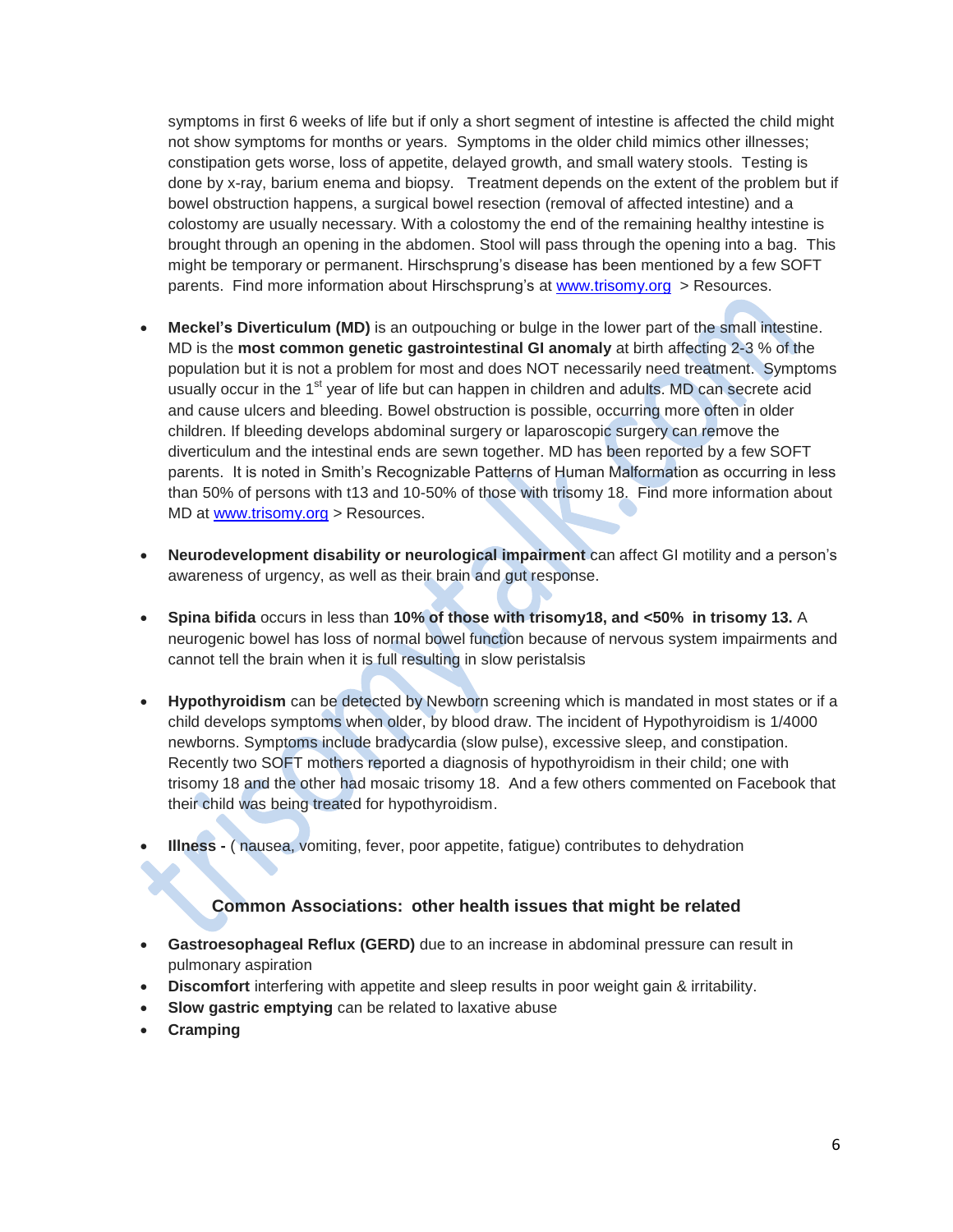## **Possible complications: need the care of a medical provider**

- **Pulmonary aspiration** can be caused by GERD and result in aspirational pneumonia
- **Anal fissures** from straining to push out hard stool cause small tears and bleeding
- **Megacolon** is a stretched colon filled with stool which decreases the urge sensation
- **Volvulus** is a loop of bowl twisted on itself which may result in necrosis and bowel blockage
- **Fecal Impaction** is a dry, hard immobile lump of stool in rectum
- **Encopresis** is soiling of underwear/diaper when stool seeps around an **impaction**
- **Seizure –** If your child has seizures, an increase in frequency can be a symptom of constipation
- **Urinary tract infection (UTI)** can be related to constipation. 25% of girls with UTI have constipation issues. The bladder and rectum are in close proximity. A full/distended rectum presses on the bladder, preventing the bladder from filling as much as normal and also interferes with the bladder emptying completely. Retained urine is a predisposition to urinary tract infection (UTI). **Vesico ureteral reflux** of the retained urine in the bladder, backing up through the ureters into the kidneys, could eventually damage the kidneys.

## **The Treatment Goal & Common types of Laxatives:**

#### **Goal for those with trisomy 18 or 13: to soften stool so it is painless to pass**

It is important to learn about the Common types of laxatives. The following discusses types of laxatives in more detail including three hyperosmotic laxatives.

- **Bulk forming** (Fiber) considered safest to use long term but can be counterproductive.
- **Stimulant** (irritant) harshest; not recommended for long term use
- **Stool softener**
- **Lubricant**
- **Osmotic** considered safe for long term maintenance
	- o **Saline**
		- o **Hyperosmotic**

Some laxatives are available by prescription only but most are over-the-counter (OTC) products. A number of them are mentioned in this paper, but not all. Ask your child's health provider about any laxatives you're considering using for your child, even the OTC products. They all have the same purpose but work differently and have possible side effects.

# **Laxative Types (Bulk forming; Stimulant)**

**Bulk Forming** Fiber supplements must be given with **extra water** or they will be counterproductive causing gas, discomfort and worsen constipation. The fiber fluffs up with water making the stool softer. OTC Fiber supplements such as *Maltsupex* for infants <4 mo; and *Benefiber* for older children are used for mild constipation and considered safest for long term maintenance but can **interfere** with some **medication absorption**. These products are **not a good choice for those who have difficulty taking adequate fluids**. Persons who have intestinal strictures or possible adhesions from a prior surgery should let their health care provider know and discuss possible risk before using fiber supplements.

**Stimulant laxatives** irritate the walls of the small intestine and colon. This causes the muscles to contract, propelling contents forward but might cause diarrhea, dehydration, and loss of electrolytes. Stimulants usually contain senna *(Senokat)* or cascara *(castor oil)* that occur naturally in some plants or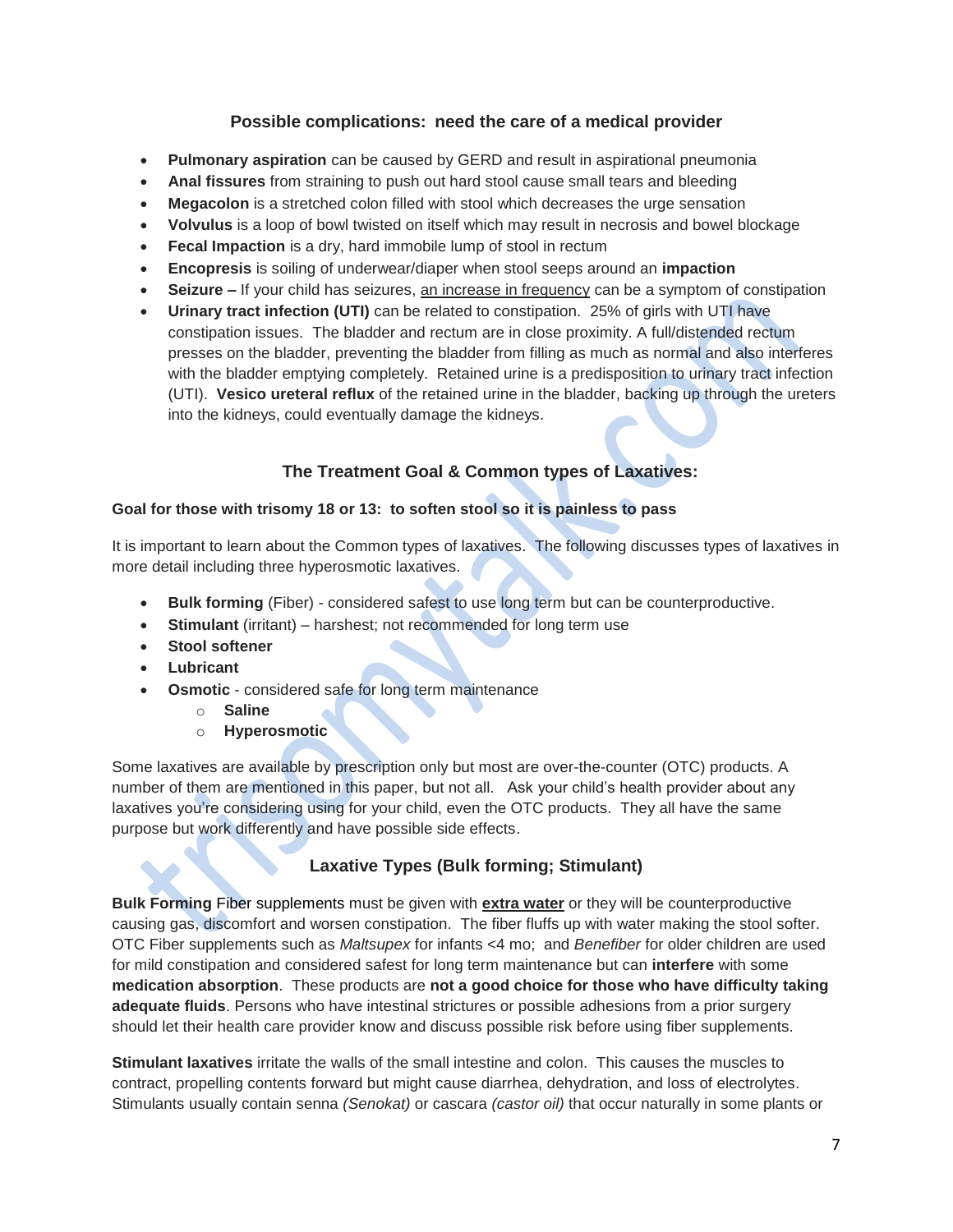contain bisacodyl (*Dulcolax)*, a product which evacuates the colon but has no action in the small intestine. Stimulant laxatives are considered the **harshest** of laxatives and are for occasional use or for disimpaction, if a child becomes impacted. Stimulants may stop working if used daily or damage the colon, making constipation worse, and are **not recommended for long term use.**

# **Laxative Types (Stool softener; Lubricant)**

**Stool Softener** contains docusate, a wetting agent that allows water and fats to get into the stool. *Colace* is a stool softener that does not force a BM but might take 1-2 weeks of use for effect. Stool softeners are commonly used to soften stool temporarily, such as after surgery, childbirth or for occasional constipation. Caution: **do not use stool softens with mineral oil or certain medications.**

**Lubricants** grease the stool to help it slip thru the GI tract. *Mineral oil is* a commonly known lubricant but its use is **not recommended for infants and neurologically impaired children as it is associated with aspiration and lipoid pneumonia.** 

### **Laxative types - (Osmotic - Saline)**

**Osmotic laxatives are considered safe for long term maintenance -** Osmosis is movement of fluid through a semipermeable membrane from a low solute area to a high solute area.There are two kinds of osmotic laxatives; Saline and Hyperosmotic.

**Saline -** Saline laxatives contain non absorbable ions that remain in the colon and draw water in by osmosis, softening the stool. The most commonly used *(Milk of Magnesia)* has a chalky taste and might alter electrolytes or interfere with certain medications. It is used for occasional constipation. It should be **used with caution in infants and anyone with renal (kidney) impairment.**

# **Laxative Types – (Osmotic - Hyperosmotic)**

**Hyperosmotic-** *(Lactulose)* **-** This prescription drug is a man-made non-absorbable sugar that draws body fluid into the colon, lowers pH (acidifier) and increases bowel movements but it can sometimes cause gas, bloating and abdominal discomfort. It is for short term use in those greater than 6 months old and is one of the commonly prescribed laxatives considered **safe for children under 2 years of age.** My daughter, Megan, took lactulose in her early years.

**Hyperosmotic-** *(Pedi-Lax formerly called Babylax)* **is also an anal-rectal irritant** *-* This OTC product is a liquid glycerin suppository provided in a soft tube applicator. Insertion of Pedi-Lax irritates the anal canal, draws water into stool and prompts a BM in less than an hour (In my experience Pedi-Lax liquid glycerin suppositories are more effective than hard glycerin suppositories and results took only about 15 minutes). It is used for occasional constipation of 2-5 year olds; if under 2 years check with your doctor. Babylax was effective even when my daughter was much older. **Dr John Carey, medical advisor for SOFT, advises all parents to check with their child's doctor before using Pedi-Lax**.

**Hyperosmotic-** *(Miralax) contains* Polyethylene Glycol (PEG) 3350 and it is available with or without electrolytes. MiraLax without electrolytes is discussed here as it is considered **"the Gold Standard of Treatment"** for children with constipation (personal communication, Dr John C Carey, 2013) It is a tasteless powder, easily mixed with water or juice, making a high-solute solution and does not cause **tolerance** (the need for increased doses). A recent article by Walia in Practical Gastroenterology describes PEG 3350 without electrolytes as absorbable in only trace amounts with a very low risk of electrolyte imbalance. This OTC product for adults with occasional constipation and medical procedure preparations has been prescribed off label to children for more than a decade. **If your child has a**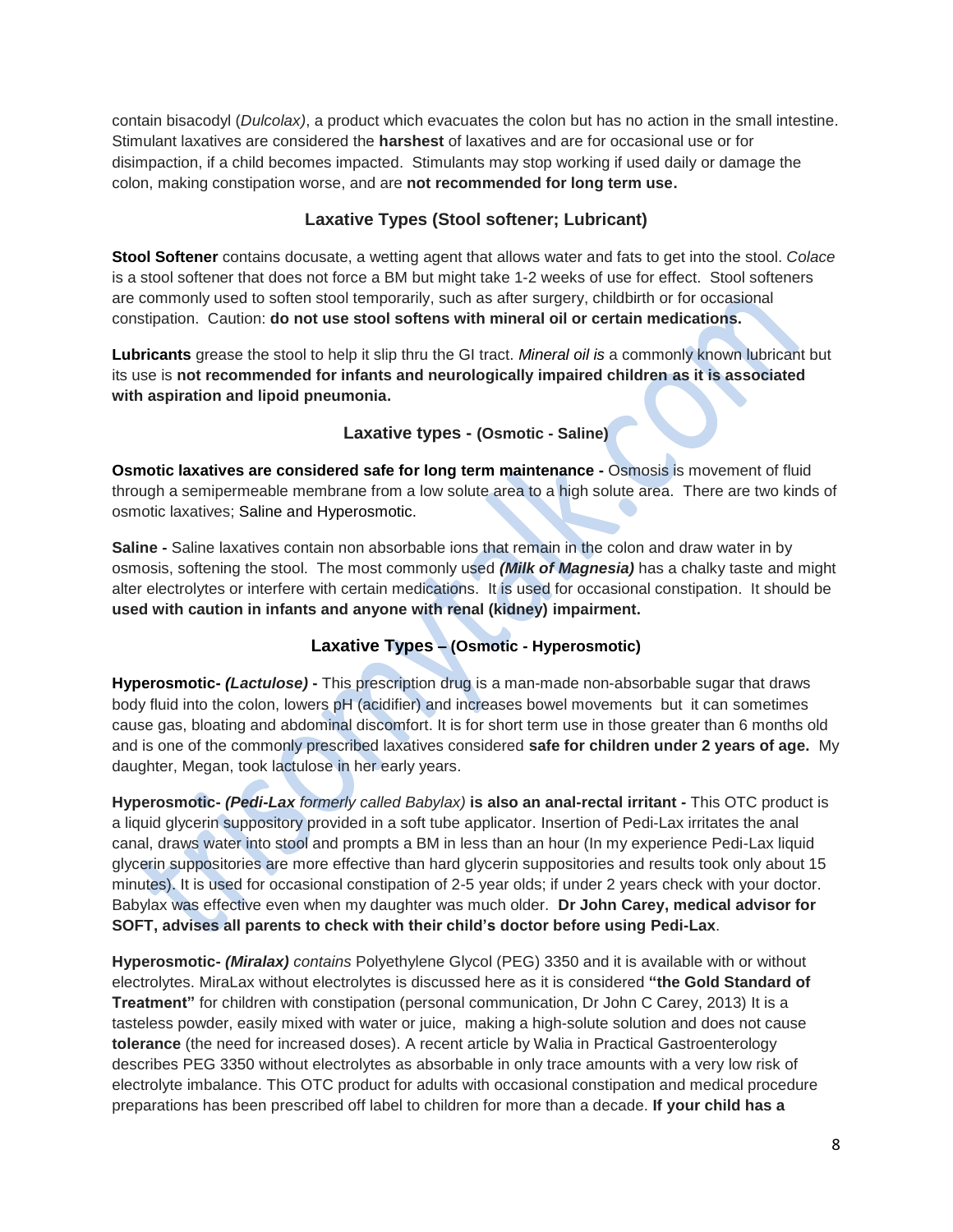**history of kidney disease, bowel obstruction or irritable bowel let your child's health provider know before using this product.** My daughter used Miralax with success when in her teens.

Recently, an alarmist ad about MiraLax raised concerns with Facebook moms of children with trisomy conditions. And one SOFT mom shared that her daughter experienced "dangerous and lasting side effects" from increased doses of MiraLax prescribed by different GI doctors. Concerns about *MiraLax Polyethylene Glycol (PEG) 3350* can be found in news articles, ads, and consumer complaints to the FDA. See [http://FDA.gov](http://fda.gov/) . The FDA scrutinized PEG-3350 for neuropsychiatric events and made a decision in 2011 of "no action necessary at this time based on available information". Walia et al notes that the therapeutic safety of PEG 3350 for treatment of chronic childhood constipation and impaction has been demonstrated in many studies. [Walia et al 2013 *Chronic Constipation in Children: An Overview.*  Practical Gastroenterology, Nutrition Issues in Gastroenterology, series#119]

### **Laxative Types – (Combination)**

**Combination laxatives** Combination OTC products for constipation combine two or three different-acting laxatives but most contain a **harsh stimulant laxative** and long term use is a risk for possible colon damage. An example is *Peri-colase* which contains a stool softener and a stimulant.

# **Other Approaches to Constipation**

**Enemas -** There a different types of enema solutions with different modes of action. Enemas should only be used with caution, under the guidance of your child's health care provider, as enemas can deplete a baby of electrolytes and alter body fluids in children. This is especially true of tap water enemas. [Marks JW, 2012. Constipation, MedicineNet.com, WebMD]

**Power Pudding** is a home remedy for constipation that one SOFT teen is given daily. Dr Liptak, at his SOFT conference workshop in Rochester, mentioned that power pudding was a mixture of prune juice, bran, cool whip and apple sauce. Joe Graedon of Peoples Pharmacy provides a slightly different recipe in his constipation information for **adults**. Mix 1 cup unprocessed wheat bran, 1 cup applesauce, ¾ cup prune juice - the mixture will be very thick and needs to be refrigerated. This high-fiber mixture **must be taken with plenty of fluid** and used daily. **It doesn't work instantly.** Graedon recommends Power Pudding for **adults** beginning with 1-2 tablespoons daily, if no results in a week increase by 1 tablespoon. Do not exceed 6 tablespoons daily. **If you wish to try Power Pudding ask your child's doctor if it is appropriate to your child's needs and about how much to give your child.** 

**Dark corn syrup/kayro syrup is** a non-absorbable sugar that holds onto water. It is an old remedy for mild constipation in infants but botulism was a concern in the older product. The current corn syrup product contains less sorbitol (non-absorbable sugar) thus it is less effective for treating mild constipation in infants, and it is no longer considered a potential source of botulism. There is disagreement in the health profession about the use of dark corn syrup for mild constipation in infants.

**Natural products** – are unregulated by the FDA, thus ingredients and strength are not monitored. Be aware that herbal teas may contain stimulant-type laxatives and should not be used long term.

**Diet & FLUIDS** - consult your child's health care provider or nutritionist about foods, formulas and enteral products for tube feeding, that might help increase stools and be sure to discuss free water needs, especially if adding fiber to your child's diet. Infants with functional constipation frequently respond to treatment with juice that contains sorbitol such as apple, prune or pear. Most children with trisomy 18 or 13 are tube fed or partially tube fed and baby formulas or enteral formulas for tube feeds are available *with or without* fiber. Fiber added Pediasure slowed my daughter's stool output so we switched back to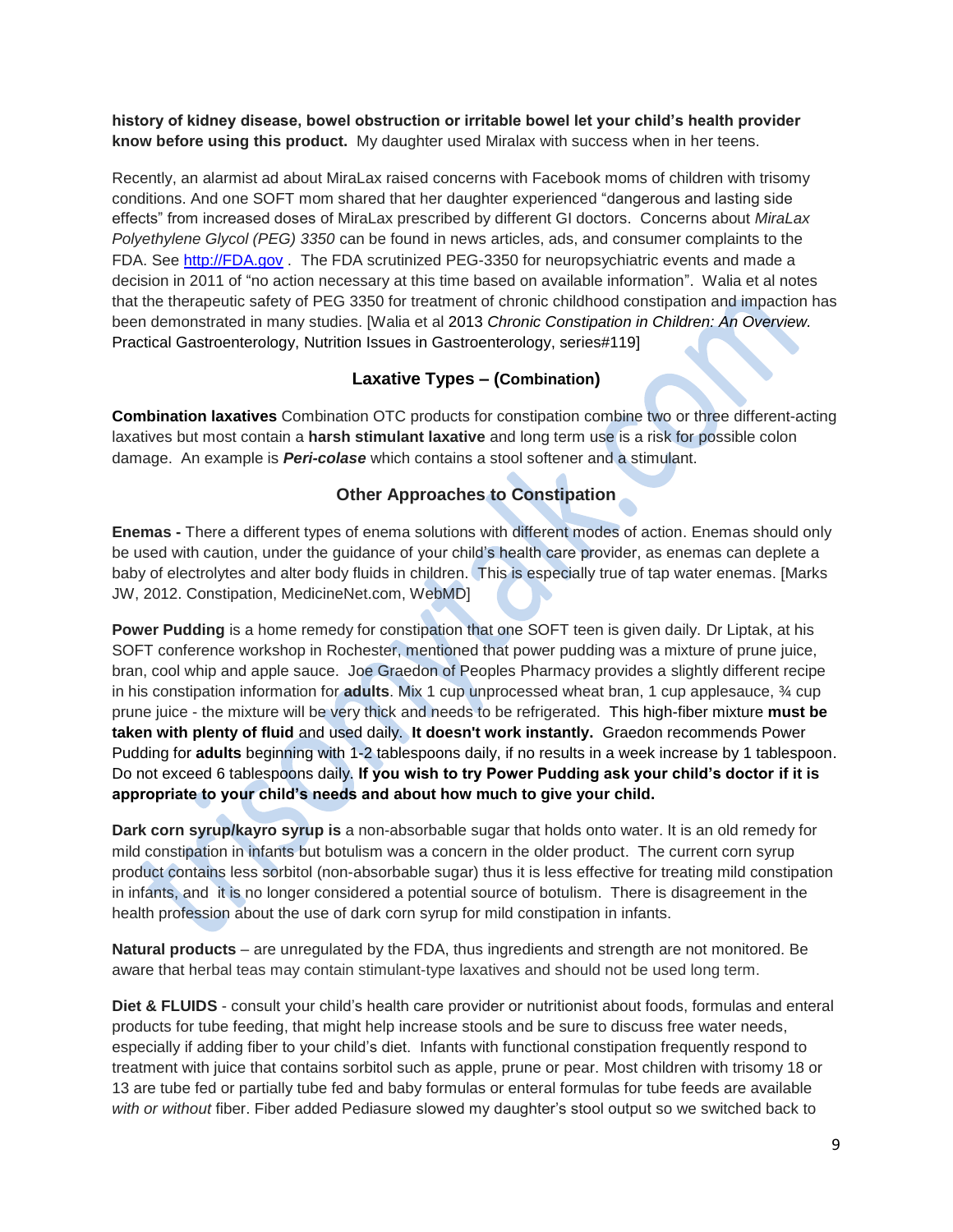using plain Pediasure. In hindsight, perhaps she also needed a little extra water. Enteral products for tube feeding contain different amounts of fiber & calorie content. There are more products than in the list below but you can see there is a different calorie and fiber content per product.

> Jevity Plus; 1.2 Cal/ml; 12 g. fiber/L PediaSure with Fiber; 1.0 Cal/ml; 5 g. fiber/L Kindercal; 1.0 Cal/ml; 6.3g fiber/L

## **Breast Milk**

Breast fed babies are less likely to be constipated than formula fed. However my baby with trisomy18 was breast fed but also treated for colic and constipation. Breast fed infants initially stool more often than those who are formula fed but breast milk is so nutritious that most of it is absorbed and these babies can go a week between bowel movements and as long as the stool is soft, it is not considered constipation. More than a few SOFT moms report success with breast feeding, or pumping breast milk and giving it to their baby thru a feeding tube**.** One SOFT mom recently commented on Facebook that her breast fed baby had a milk allergy, and she switched to using a soy formula. Soy formula is less constipating than many other baby formulas.

# **Surgery Approach (when all else fails… a procedure new to SOFT)**

Recently, the first cecostomy was reported to the SOFT Surgery Registry.

**Cecostomy** is a **percutaneous (**meaning through the skin) **tube into the cecum.** See the cecum at the beginning of the large intestine in the slide below.An opening through the skin and abdominal wall into the bowel allows doctor-prescribed solutions to be flushed into the colon to moisten and soften the food residue for passage through the colon to the rectum; like a reverse enema. It takes about an hour to work. **A laxative will still be needed**.Careful attention must be paid to fluids and electrolytes, requiring frequent monitoring by the health care provider. **It is considered a last resort surgery**. A cecostomy surgery is a minimally invasive procedure and requires site care similar to a gastrostomy.

# **Surgery**



• Cecostomy  $-$  percutaneous tube into cecum  $(1<sup>st</sup>$  part of large intestine)